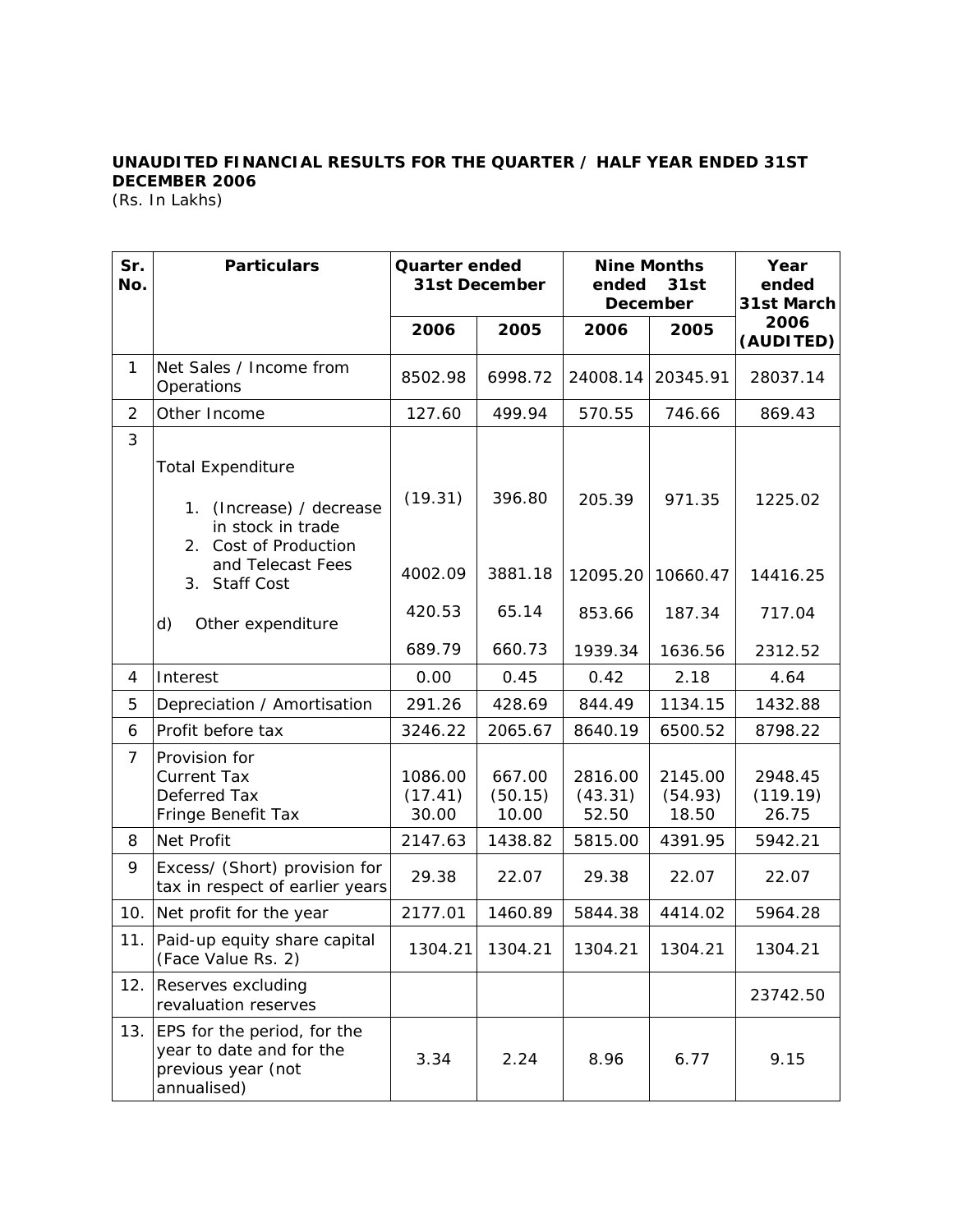| 14. | Aggregate of Public<br>Shareholding: |       |       |       |       |                                               |
|-----|--------------------------------------|-------|-------|-------|-------|-----------------------------------------------|
|     | - Number of shares                   |       |       |       |       | 37944693 37939393 37944693 37939393  37941723 |
|     | - Percentage of                      |       |       |       |       |                                               |
|     | Shareholding                         | 58.19 | 58.18 | 58.19 | 58.18 | 58.18                                         |

## **SEGMENT WISE REVENUE, RESULTS AND CAPITAL EMPLOYED**

(Rs. In Lakhs)

| <b>Particulars</b> |                                                                                                        | <b>Quarter ended</b><br>31st December          |                                                | <b>Nine Months ended</b><br>31st December         | Year ended<br>31st March                        |                                                   |
|--------------------|--------------------------------------------------------------------------------------------------------|------------------------------------------------|------------------------------------------------|---------------------------------------------------|-------------------------------------------------|---------------------------------------------------|
|                    |                                                                                                        | 2006                                           | 2005                                           | 2006                                              | 2005                                            | 2006<br>(AUDITED)                                 |
| 1                  | Segment Revenue                                                                                        |                                                |                                                |                                                   |                                                 |                                                   |
|                    | 1. Commissioned<br>Programs<br>2. Sponsored                                                            | 7825.71                                        | 5767.93                                        | 22164.03                                          | 16557.64                                        | 23499.23                                          |
|                    | Programs<br>3 <sub>1</sub><br>Others                                                                   | 677.27                                         | 928.33                                         | 1844.11                                           | 2731.50                                         | 3456.15                                           |
|                    | Total                                                                                                  |                                                | 302.46                                         |                                                   | 1056.77                                         | 1081.76                                           |
|                    | Less: Inter segment<br>revenue                                                                         | 8502.98                                        | 6998.72                                        | 24008.14                                          | 20345.91                                        | 28037.14                                          |
|                    | Total Net Sales /<br>Income from<br>Operations                                                         | 8502.98                                        | 6998.72                                        | 24008.14                                          | 20345.91                                        | 28037.14                                          |
| $\overline{2}$     | Segment Results<br>Profit before tax and<br>interest from each<br>segment                              |                                                |                                                |                                                   |                                                 |                                                   |
|                    | 1. Commissioned<br>Programs                                                                            | 3911.51                                        | 2440.45                                        | 10413.41                                          | 7598.84                                         | 11100.44                                          |
|                    | 2. Sponsored<br>Programs                                                                               | 173.03                                         | 316.02                                         | 362.59                                            | 565.82                                          | 693.94                                            |
|                    | 3 <sub>1</sub><br>Others                                                                               |                                                | (366.77)                                       |                                                   | (297.57)                                        | (391.48)                                          |
|                    | Total<br>Add: (i) Other Income<br>Total<br>Less: (i) Interest<br>(ii) Other unallocable<br>expenditure | 4084.54<br>124.35<br>4208.89<br>0.00<br>962.67 | 2389.70<br>499.94<br>2889.64<br>0.45<br>823.52 | 10776.00<br>560.13<br>11336.13<br>0.42<br>2695.52 | 7867.09<br>746.66<br>8613.75<br>2.18<br>2111.05 | 11402.90<br>506.29<br>11909.19<br>4.64<br>3106.33 |
|                    | Total Profit before tax                                                                                | 3246.22                                        | 2065.67                                        | 8640.19                                           | 6500.52                                         | 8798.22                                           |